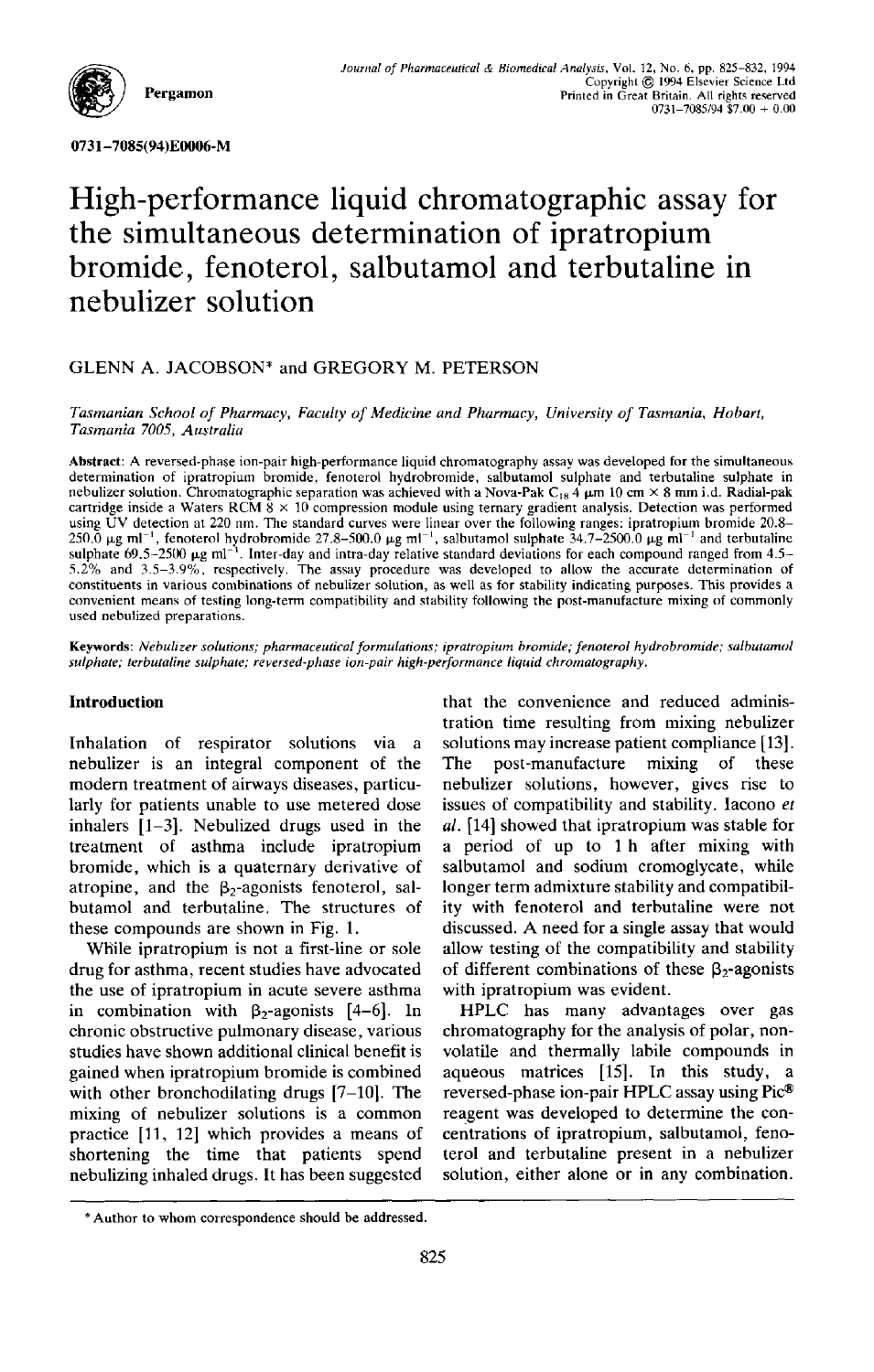

**Figure 1** 

Structures of ipratropium bromide, terbutaline, salbutamol and fenoterol.

Ion-pair chromatography was utilized because of the quaternary structure of ipratropium; retention of the neutral ion-pair on the reversed-phase column was then possible.

# **Experimental**

# *Materials*

Ipratropium bromide powder was kindly donated by Boehringer Ingelheim Pty. Ltd. (Ingelheim, Germany) for the development of the assay.

The following were used in the assay procedure: ipratropium bromide (Atrovent<sup>®</sup> 0.025% nebulizer solution; Boehringer Ingelheim, Artarmon, NSW, Australia), fenoterol hydrobromide (Berotec®  $0.1\%$  w/v nebulizer solution; Boehringer Ingelheim, Artarmon, NSW, Australia), salbutamol sulphate (Ventolin<sup>®</sup>  $0.5\%$  w/v nebulizer solution; Glaxo Australia, Boronia, Vie., Australia), terbutaline sulphate (Bricanyl<sup>®</sup> 1% w/v nebulizing solution; Astra Pharmaceuticals, North Ryde, NSW, Australia), and mepivacaine hydrochloride (Carbocaine®  $1\%$  w/v sterile injection, Winthrop Laboratories, New York, USA).

Methanol and tetrahydrofuran (liquid chromatography grade) were purchased from Waters (Lane Cove, NSW, Australia). The ion pair reagent (Pic® B-8 Reagent Low UV; containing water, methanol, octane sulphonic acid and calcium acetate in undisclosed quantities) was purchased from Waters (Milford, MA, USA).

## *Equipment*

The HPLC system consisted of a Varian Solvent Delivery System Model 9010 (Varian Chromatography Systems, Walnut Creek, CA, USA) and a Rheodyne injector Model 7161 (Rheodyne, Cotati, CA, USA) with a  $10 \mu I$ external loop connected to a Varian Variable Wavelength UV-VIS Detector Model 9050 (Varian Chromatography Systems, Walnut Creek, CA, USA). Detection was performed at 220 nm.

Chromatographic peaks were digitized, integrated and recorded with a Varian GC Star Workstation (Varian Chromatography Systems, Walnut Creek, CA, USA).

## *Chromatographic conditions*

The analysis was performed using a Nova-Pak  $C_{18}$  4  $\mu$ m 10 cm  $\times$  8 mm i.d. Radial-pak liquid chromatography cartridge (Waters, Milford, MA, USA) inside a Waters RCM  $8 \times$ 10 compression module (Waters).

Ternary gradient analysis (mobile phases A, B and C) was used to achieve satisfactory solute elution. Mobile phase A was a solution of tetrahydrofuran-distilled water (40:60, v/v) containing  $0.0025$  M Pic® B-8 Reagent Low UV. This was prepared by diluting the contents of one vial of Pic<sup>®</sup> B-8 Reagent Low UV in 100 ml of distilled water. Fifty millilitres of this solution was then added to 400 ml of tetrahydrofuran and made up to 1000 ml with distilled water. This resulted in a solution containing  $0.0025$  M Pic® B-8 Reagent Low UV which was half the recommended strength of 0.005 M (accompanying Pic $\mathscr{E}$  instructions). The level of ion-pair reagent was reduced to minimize the cost of the assay and did not impair performance under the conditions of this assay. Mobile phase B was distilled water and mobile phase C was methanol-distilled water (50:50, v/v). All mobile phases were filtered through a  $0.5 \mu m$  filter (Lido Manufacturing, Bensenville, IL, USA) using a vacuum flask before use.

Flow rate was 2.0 ml min<sup>-1</sup> of 50% mobile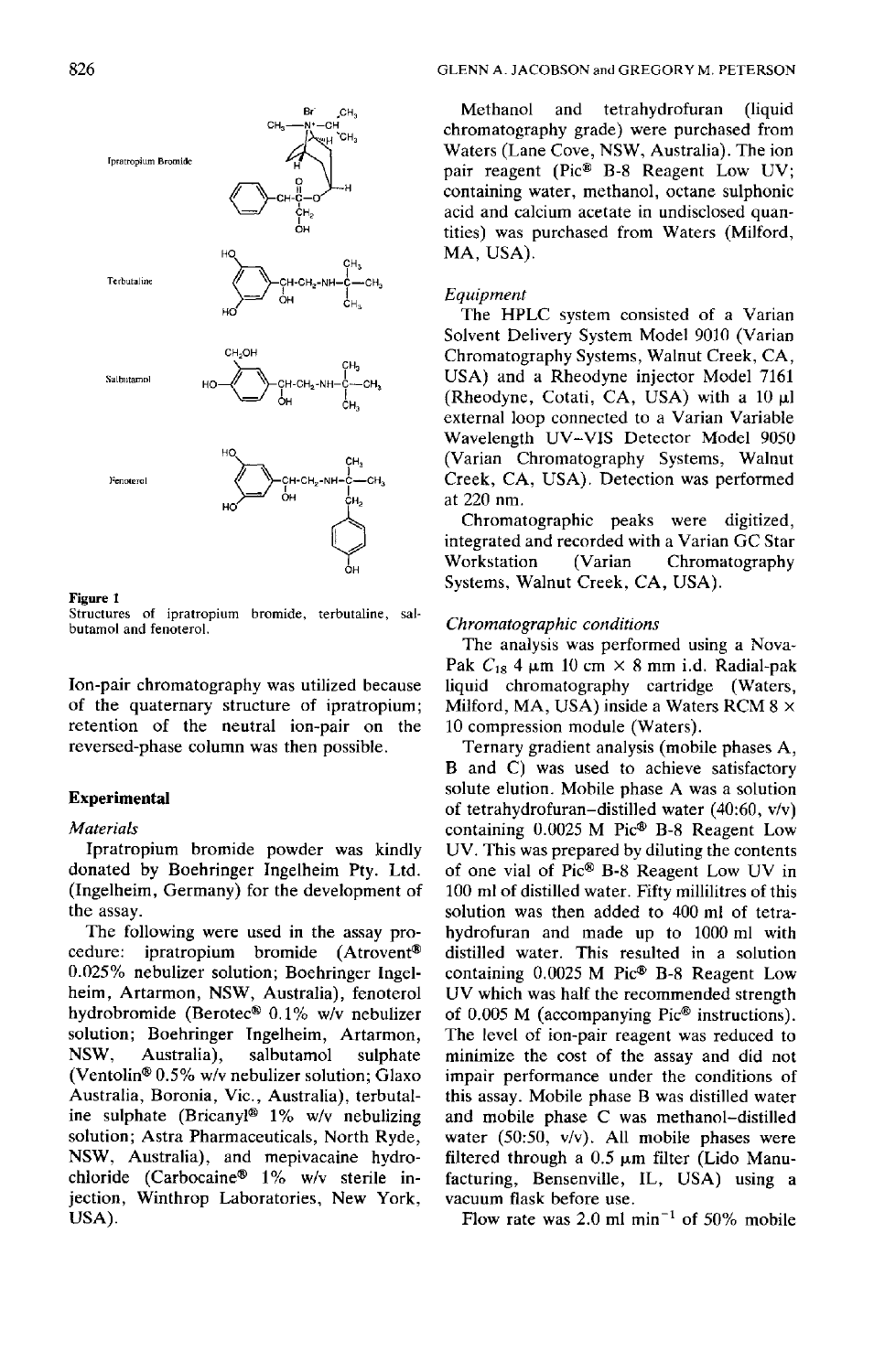phase A and 50% mobile phase B up to 7.7 min, then changing linearly to 60% mobile phase A, 15% mobile phase B and 25% mobile phase C at 13.0 min. Run time was 13.0 min with a 5.0 min equilibration time.

#### *Calibration curve*

An internal standard solution of mepivacaine was prepared by adding 2.0 ml of mepivacaine hydrochloride 1% to 8 ml of distilled water to give a solution of 2.0  $me$  ml<sup>-1</sup>.

A 2.0 ml stock solution containing ipratropium, fenoterol, salbutamol and terbutaline nebulizer solutions (3:1:1:1, v/v/v/v) was prepared from the proprietary nebulizer solutions to give a solution containing ipratropium  $125 \mu g$  ml<sup>-1</sup>, fenoterol  $167 \mu g$  ml<sup>-1</sup>, salbutamol 833  $\mu$ g ml<sup>-1</sup> and terbutaline 1.67 mg m<sup>1-1</sup>. Further dilutions of the stock solution were made;  $200 \mu l$  aliquots of the stock solution were added to appropriate volumes of distilled water to give concentrations of 66.7, 33.3, 16.7, 8.3 and 4.2% of the stock solution concentrations.

In addition, individual solutions of fenoterol 250  $\mu$ g ml<sup>-1</sup>, salbutamol 2.5 mg ml<sup>-1</sup>, terbutaline  $2.5 \text{ mg} \text{ ml}^{-1}$  (prepared from proprietary nebulizer solutions) and ipratropium  $250 \mu g$  ml<sup>-1</sup> (proprietary nebulizer solution) were used to give maximum points on the calibration curves.

#### *Sample preparation and calibration curve*

Three hundred microlitres of sample solution was added to 250  $\mu$ l of internal standard solution and mixed using a vortex mixer (Super-Mixer, Lab-Line Instruments, Melrose Park, IL, USA). Twenty microlitres of the mixture was injected for analysis, peak area to internal standard area ratios calculated using the Varian GC Star workstation and a calibration curve for ipratropium, fenoterol, salbutamol and terbutaline constructed by computer using a linear least squares regression method (Cricket Graph® 1.3.2, Cricket Software, Malvern, PA, USA).

#### *Precision*

Intra-day variation was calculated by analysing five individually prepared samples of  $300 \mu l$  of stock solution mixed with 250  $\mu l$  of internal standard solution at evenly spaced intervals throughout the sampling day. The relative standard deviation was calculated for each drug from peak/internal standard area ratios.

Inter-day variation was calculated by analysing a daily prepared sample of  $300 \mu l$  of stock solution containing ipratropium 125  $\mu$ g ml<sup>-1</sup>. fenoterol 167  $\mu$ g ml<sup>-1</sup>, salbutamol 833  $\mu$ g ml<sup>-1</sup> and terbutaline  $1.67$  mg ml<sup>-1</sup>, mixed with  $250$   $\mu$ l of internal standard solution each day over a five day period. The relative standard deviation was calculated for each drug from peak/internal standard area ratios.

#### *Stability indicating nature of the assay*

Each of the four nebulizer solutions were degraded with four different conditions: heat, hydrogen peroxide, hydrochloric acid and sodium hydroxide.

Heat degradation samples were prepared by adding 1 ml of each of the proprietary nebulizer solutions to separate glass ampoules which were then sealed and heated at 200°C for 2 h. After cooling, each heat degraded sample was diluted with an appropriate volume of distilled water to give a theoretical maximum concentration equivalent to that in the stock solution (either ipratropium 125  $\mu$ g ml<sup>-1</sup>, fenoterol 167  $\mu$ g ml<sup>-1</sup>, salbutamol 833  $\mu$ g ml<sup>-1</sup> or terbutaline 1.67 mg ml<sup>-1</sup>).

Hydrogen peroxide degradation samples were prepared by adding  $100 \mu l$  of hydrogen peroxide (35% w/w) to 200  $\mu$ l of nebulizer solution in a glass vial and heating at 75°C for 20 min. After cooling, each nebulizer solution was diluted with an appropriate volume of distilled water to give a theoretical maximum concentration equivalent to that in the stock solution.

Samples were degraded under acidic conditions by adding  $100 \mu l$  of hydrochloric acid  $(2 M)$  to 200  $\mu$ l of nebulizer solution in a glass vial and heating at 75°C for 20 min. After cooling, each nebulizer solution was neutralized with 100  $\mu$ l of sodium hydroxide  $(2 M)$ . Fenoterol, salbutamol and terbutaline samples were further diluted with distilled water to give final theoretical maximum concentrations equivalent to that in the stock solution.

Samples were degraded under basic conditions by adding  $100 \mu l$  of sodium hydroxide  $(2 M)$  to 200  $\mu$ l of nebulizer solution in a glass vial and heating at 75°C for 20 min. After cooling, each nebulizer solution was neutralized with  $100 \mu l$  of hydrochloric acid (2 M). Fenoterol, salbutamol and terbutaline samples were further diluted with distilled water to give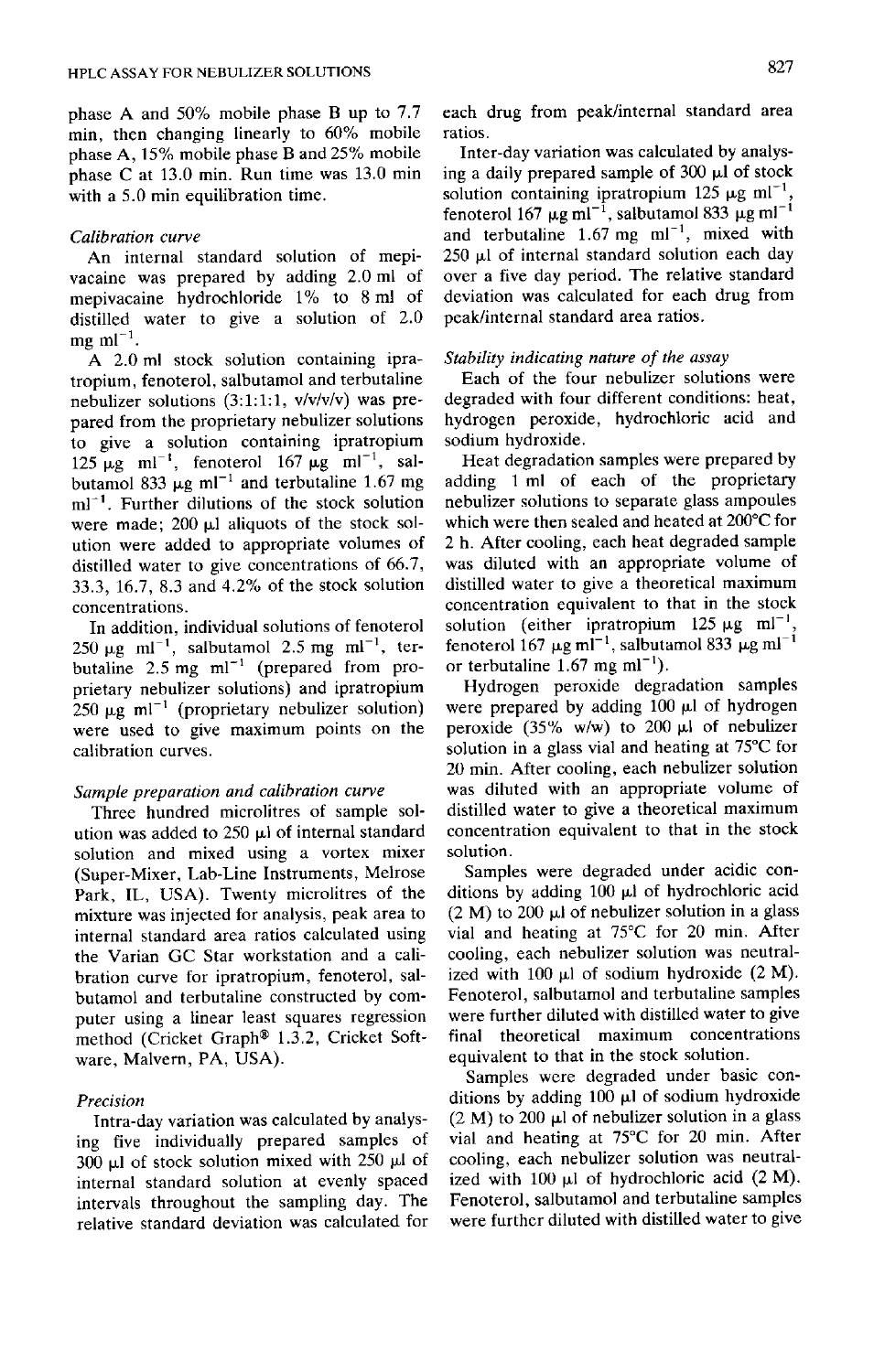final theoretical maximum concentrations equivalent to that in the stock solution.

An aliquot of  $300 \mu l$  was taken from each degraded nebulizer solution and added to  $250 \mu l$  of internal standard. All degradation samples were chromatographed under identical conditions to the calibration curve samples.

## *Chromatographic parameters*

Chromatographic parameters of retention factor  $(k')$  and peak symmetry  $(A_{10})$  were measured for all compounds from the calibration curve stock solution containing ipratropium 125  $\mu$ g ml<sup>-1</sup>, fenoterol 167  $\mu$ g ml<sup>-1</sup>, salbutamol 833  $\mu$ g ml<sup>-1</sup> and terbutaline  $1.67$  mg ml<sup>-1</sup>.

#### **Results and Discussion**

#### *Chromatographic conditions*

The chromatogram of a stock solution

sample containing ipratropium  $125 \mu g$  ml<sup>-1</sup> fenoterol 167  $\mu$ g ml<sup>-1</sup>, salbutamol 833  $\mu$ g ml<sup>-1</sup> and terbutaline  $1.67 \text{ mg} \text{ ml}^{-1}$  with mepivacaine as internal standard is shown in Fig. 2. Retention times were as follows: salbutamol 3.2 min, terbutaline 4.3 min, ipratropium 5.9 min, mepivacaine 8.2 min and fenoterol 12.7 min. Ternary gradient analysis was used to allow the satisfactory resolution of all five compounds. A solvent with relatively strong elution power such as tetrahydrofuran was required for the satisfactory elution of the hydrophobic ionpairs. Initially in the assay development, fenoterol was found to elute late in the chromatogram with a poor peak shape under the starting mobile phase conditions. This was corrected by two means. Firstly, mobile phase A was increased from 7.7 min to increase the proportion of tetrahydrofuran in the mobile phase, which subsequently decreased the retention time and improved the peak shape of fenoterol. Secondly, an increasing methanol com-



**Figure** 2

Chromatogram of a sample of mixed nebulizer solution containing ipratropium (I), fenotero, (F), salbutamol (S) and terbutaline (T) with mepivacaine (I.S.) as the internal standard.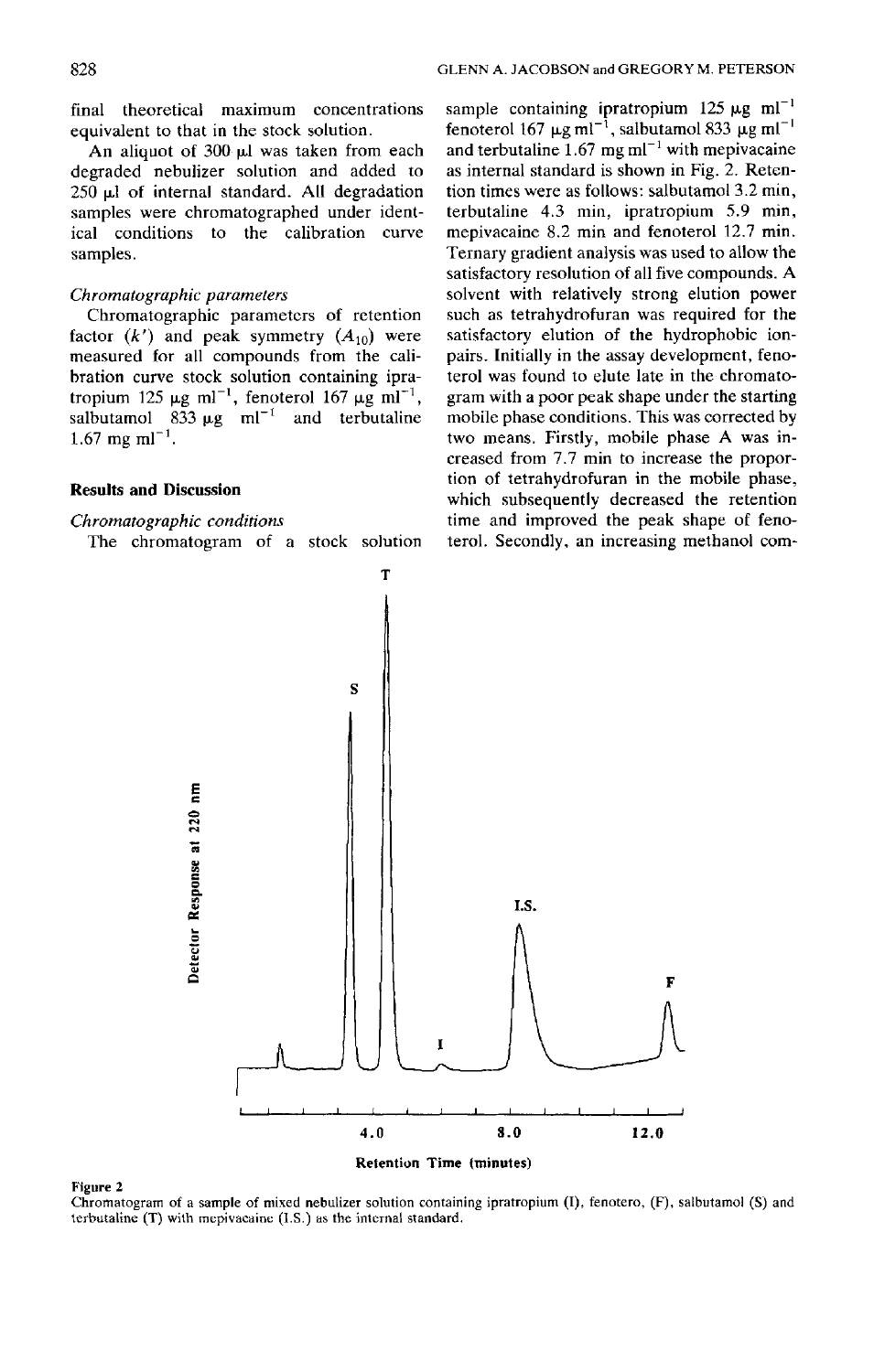ponent (mobile phase C) after 7.7 min was found to further decrease the retention time and improve the peak shape of fenoterol.

## *Calibration curve*

The calibration curve parameters are shown in Table 1. It can be seen that the standard curves were linear over the following ranges: ipratropium 20.8–250.0  $\mu$ g ml<sup>-1</sup>, fenoterol<br>27.8–500.0  $\mu$ g ml<sup>-1</sup>, salbutamol 34.7–  $27.8 - 500.0 \mu g$  ml<sup>-1</sup>, salbutamol 34.7-2500.0  $\mu$ g ml<sup>-1</sup> and terbutaline 69.5-2500  $\mu$ g m<sup>1-1</sup>. Detection limits for ipratropium and fenoterol were 20.8 and 27.8  $\mu$ g ml<sup>-1</sup>, respectively. Salbutamol and terbutaline were detectable below 34.7 and 69.5  $\mu$ g ml<sup>-1</sup>, respectively.

#### *Precision*

Intra-day variation was determined by calcu-

lating the relative standard deviation (RSD). The RSD for each drug was (all  $n = 5$ ); ipratropium  $\pm 3.5\%$ , fenoterol  $\pm 3.5\%$ , salbutamol  $\pm 3.9\%$ , and terbutaline  $\pm 3.9\%$ . Inter-day variation was (all  $n = 5$ ): ipratropium  $\pm 4.8\%$ , fenoterol  $\pm 5.1\%$ , salbutamol  $\pm$ 4.5% and terbutaline  $\pm$ 5.2%.

## *Stability indicating nature of the assay*

Chromatograms for the individual solutions of heat degraded ipratropium 125  $\mu$ g ml<sup>-1</sup>. fenoterol 167  $\mu$ g ml<sup>-1</sup>, salbutamol 833  $\mu$ g ml<sup>-1</sup> and terbutaline  $1.67$  mg ml<sup>-1</sup> are shown in Figs 3, 4, 5 and 6, respectively with identical attenuation. Peak areas were reduced to 3% and 54% of the salbutamol and terbutaline peak areas from the original stock solution, respectively. A higher attenuation revealed that the original ipratropium peak at 5.9 min

#### **Table 1**

Calibration curve parameters of ipratropium, fenoterol, salbutamol and terbutaline

|             | (n) | Linear range<br>$(\mu$ g ml <sup>-1</sup> ) | Regression line equation<br>$(v = Peak area ratio)$<br>$(x = \text{conc. } \mu g \text{ ml}^{-1})$ | Correlation coefficient<br>(r) |
|-------------|-----|---------------------------------------------|----------------------------------------------------------------------------------------------------|--------------------------------|
| Ipratropium |     | $20.8 - 250.0$                              | $y = -0.000997 + 0.000192 x$                                                                       | 1.00                           |
| Fenoterol   |     | $27.8 - 500.0$                              | $y = 0.00251 + 0.000979 x$                                                                         | 1.00                           |
| Salbutamol  |     | 34.7–2500.0                                 | $y = 0.0168 + 0.000861 x$                                                                          | 1.00                           |
| Terbutaline | 8   | $69.5 - 2500.0$                             | $y = 0.00392 + 0.000857 x$                                                                         | 1.00                           |



**Retention Time (minutes)** 

**Figure 3**  Chromatogram of a sample of ipratropium after heating at 200°C for 2 h with mepivacaine (I.S.) as the internal standard.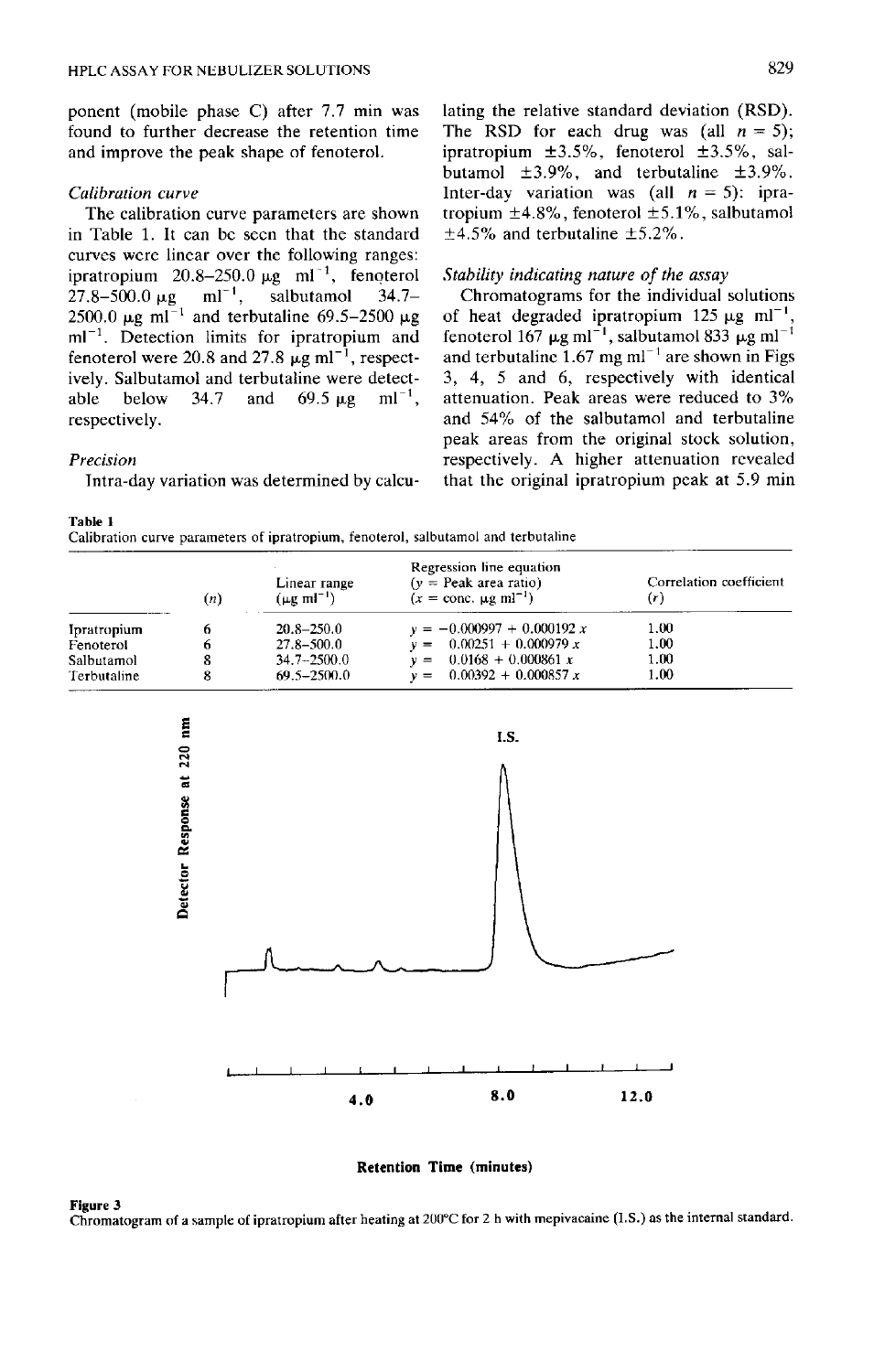

**Retention Time (minutes)** 

Chromatogram of a sample of fenoterol after heating at  $200^{\circ}$ C for 2 h with mepivacaine (I.S.) as the internal standard.





Figure 5 Chromatogram of a sample of salbutamol after heating at 200°C for 2 h with mepivacaine (I.S.) as the internal standard,

had been completely degraded with only a flat baseline remaining and a small degradation peak at 5.0 min. Similarly, the original fenoterol was completely degraded. A minor degradation product of terbutaline with a retention time of 5.6 min shouldered the nondegraded ipratropium peak (retention time 5.9 min) but did not affect the accurate integration of this peak. None of the degradation products of ipratropium, fenoterol or salbutamol produced interference peaks with the stock solution containing ipratropium,  $125 \mu$ g ml<sup>-1</sup>; fenoterol,  $167 \mu g$  ml<sup>-1</sup>; salbutamol, 833  $\mu g$  $ml^{-1}$  and terbutaline, 1.67 mg ml<sup>-1</sup>.

Peak areas of samples degraded by hydrogen peroxide were reduced to 36, 71, 78 and 64% of the original ipratropium, fenoterol, salbutamol and terbutaline peak areas, respectively, with degradation product peaks in the solvent front and small peaks late in the chromatogram. Peak areas of samples degraded under acidic conditions were reduced to

**Figure 4**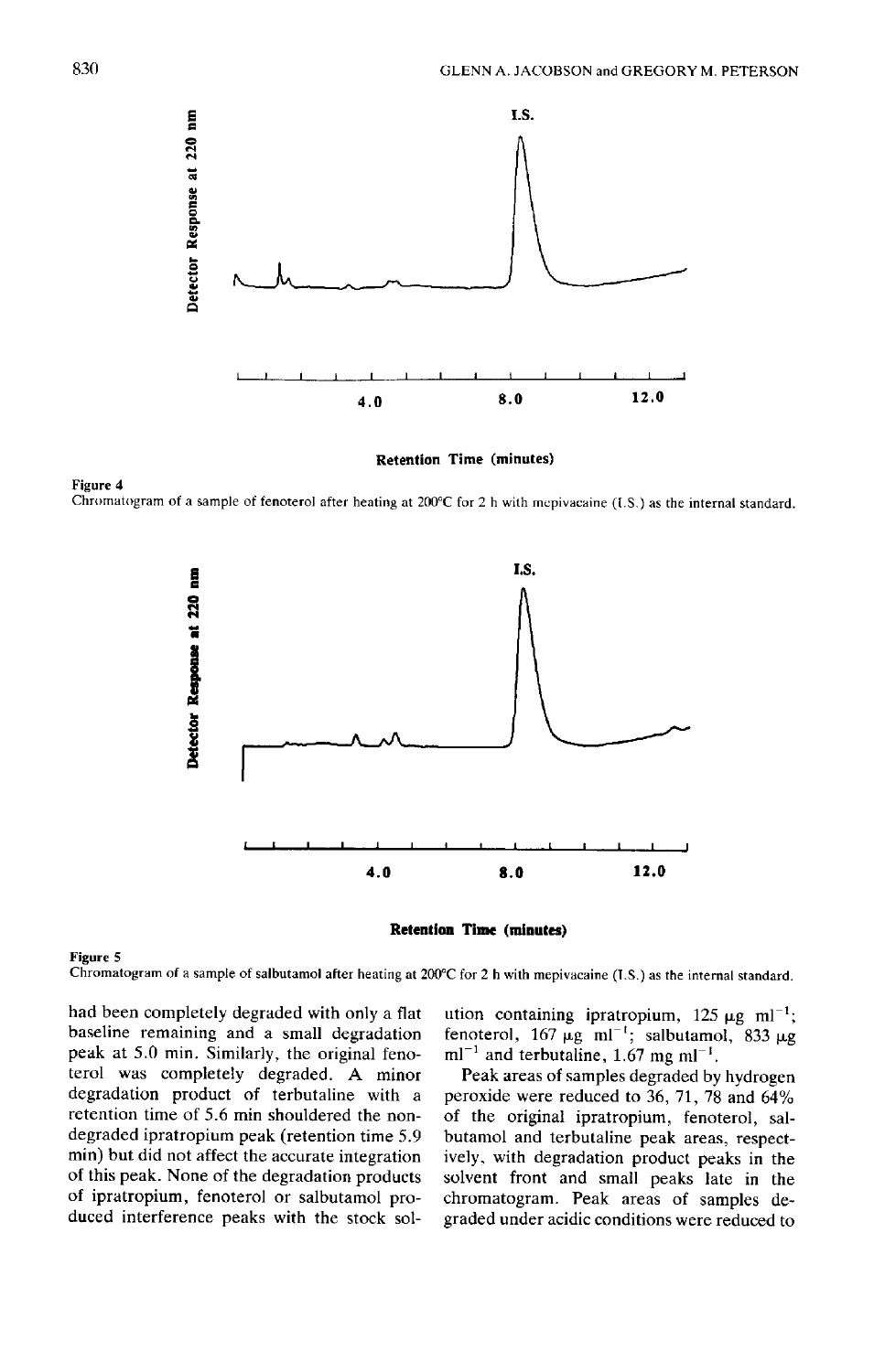

**Retention Time (minutes)** 

**Figure 6** 

Chromatogram of a sample of terbutaline after heating at 200°C for 2 h with mepivacaine (I.S.) as the internal standard.

#### Table 2

Typical column parameters calculated from a chromatogram of a stock solution containing ipratropium 125  $\mu$ g ml<sup>-1</sup>, fenoterol 167  $\mu$ g ml<sup>-1</sup>, salbutamol 833  $\mu$ g ml<sup>-1</sup> and terbutaline 1.67 mg ml<sup>-1</sup> with mepivacaine as internal standard

|             | Retention time<br>$t$ (min) | Capacity ratio | Peak symmetry<br>$(A_{10})$ |
|-------------|-----------------------------|----------------|-----------------------------|
| Salbutamol  | 3.2                         | 1.6            | 1.13                        |
| Terbutaline | 4.3                         | 2.5            | 1.75                        |
| Ipratropium | 5.9                         | 3.8            | 2.11                        |
| Mepivacaine | 8.2                         | 5.6            | 2.65                        |
| Fenoterol   | 12.7                        | 9.2            | 1.55                        |

88, 79 and 69% of the original fenoterol, salbutamol and terbutaline peak areas, respectively, with small degradation product peaks late in the chromatogram. A lower attenuation revealed that the original ipratropium peak at 5.9 min had been completely degraded under acidic conditions with only a flat baseline remaining. Peak areas of samples degraded under basic conditions were reduced to 82, 84 and 65% of the fenoterol, salbutamol and terbutaline peak areas, respectively, with small degradation product peaks late in the chromatogram. A lower attenuation revealed that the original ipratropium peak at 5.9 min had been completely degraded under basic conditions with only a flat baseline remaining.

It was not feasible to establish mass balance for all of the drugs under all of the degradation conditions because of the many unknown decomposition products present in the samples. Furthermore, peak homogeneity could not be measured as the laboratory did not have a diode array detector. However, the assay was determined to be stability indicating for ipratropium, fenoterol, salbutamol and terbutaline under heat, hydrogen peroxide, acid and base degradation given the significant reduction in peak areas and the absence of interfering peaks from decomposition products.

### *Chromatographic parameters*

The chromatographic parameters are shown in Table 2. There was significant peak asymmetry for mepivacaine. Peak symmetry of less than 1.5 is preferred for quantitative analysis;